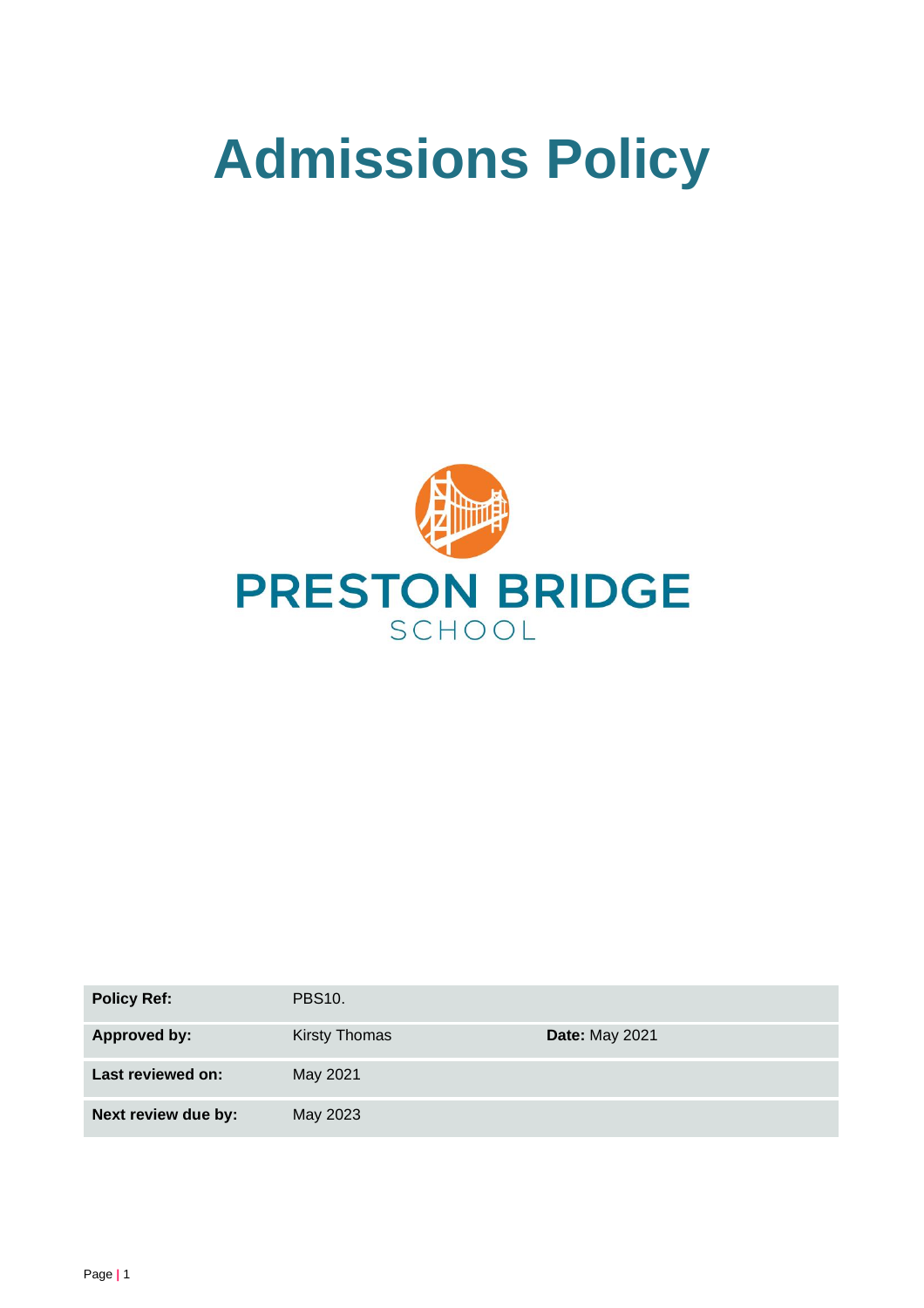# **Contents**

## **1. Admission Policy**

At Preston Bridge School we are registered with the Department of Education to educate children from the age of 6 to 19 years of age. No child is refused entry on the grounds of race, ethnicity, gender, religion or sexual orientation.

#### **2. Student Profile**

Preston Bridge School is an independent special school (DFE registered) for students aged 6 to 19 years of both sexes, and provides individualised and tailored programmes of studies around each students' interests, passions, and talents. We specialise in working with students with a range of learning needs, including social, emotional, and mental health difficulties (SEMH), Autistic Spectrum Condition (ASC), including Asperger's syndrome, ADHD, attachment disorders and associated challenging behaviours. All of our students have an Educational Health Care Plan (EHCP) and require additional support to that which is provided in a mainstream setting.

## **3. Admissions Policy Appendix**

Young people may be referred to Preston Bridge School at any time during the academic year by a local authority or direct by parent/carer.

As much information as possible will be sought at the point of referral to inform assessment as to whether the referral is appropriate and as to whether the school is able to meet the needs of the young person. Information sought will include if applicable:

- young person's name;
- age and date of birth;
- gender:
- ethnic background, cultural needs, religious needs/persuasion;
- health needs & history;
- educational history, needs, current provision, support received & required including whether there is a statement of special educational needs;
- risk issues, level of supervision required;
- expectations and requirements sought by the placing authority to need the young
- person's needs;
- the name, address and telephone number of the young person's case accountable social worker (if applicable);
- the young person's legal status;

The information provided will assist the school in assessment as to whether a school placement is viable and appropriate.